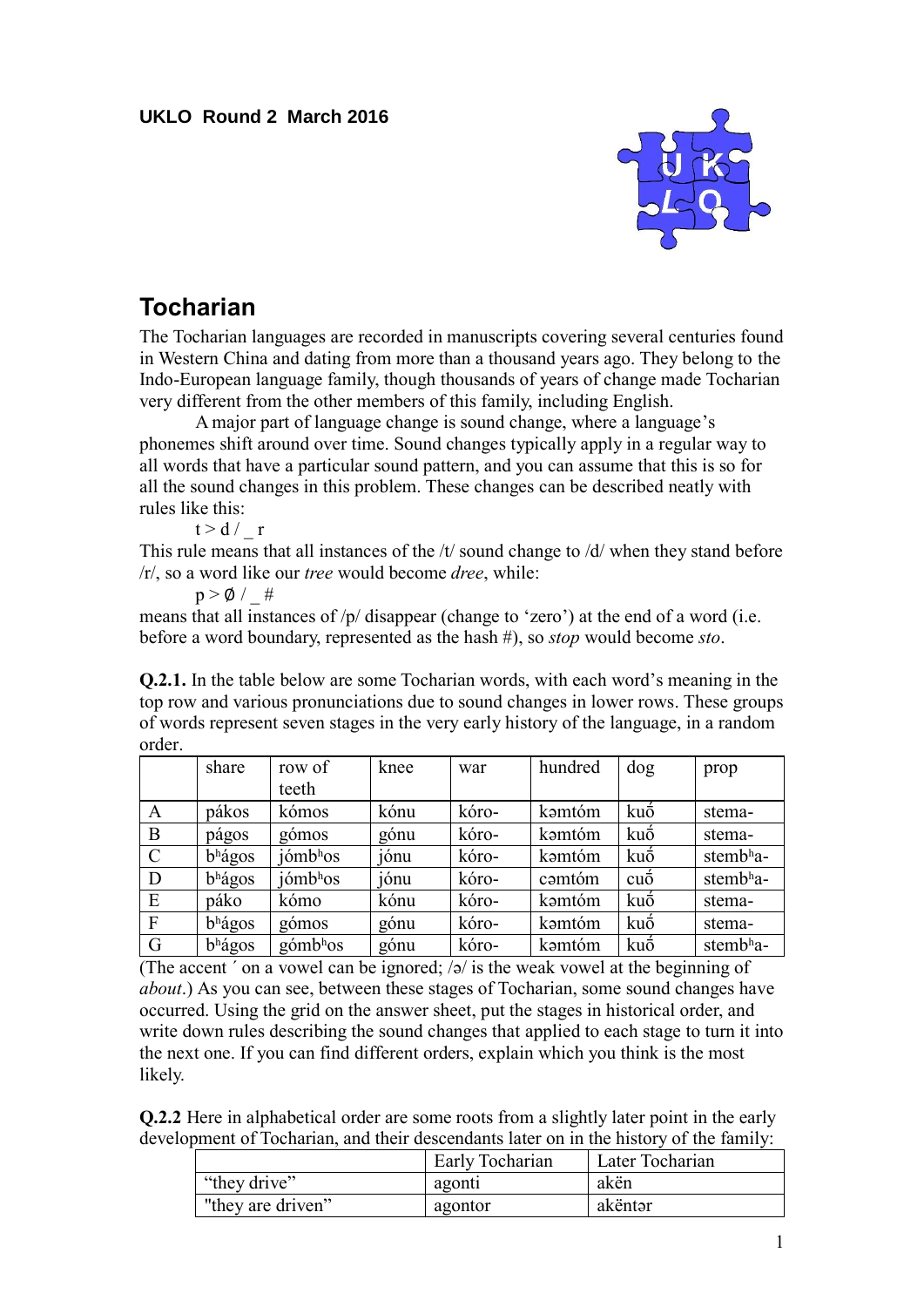| "ten"                         | dékəmt              | śəkə                |
|-------------------------------|---------------------|---------------------|
| "hundred"                     | kəmtóm              | kəntë               |
| "stag hunter"                 | kēruwos             | śerawë              |
| "father"                      | pater               | pacér               |
| "running" (later $>$ "river") | ték <sup>w</sup> os | $c$ ə $k^w$ ë       |
| "that"                        | tód                 | të                  |
| "twenty"                      | wikanti             | w <sup>y</sup> ikən |

(In this list of words, /e/ and /ë/ are distinct vowels, but /ē/ is a long /e/; and /s/ and /ś/ are distinct consonants. Once again the acute accents can be ignored.) Between these two stages of Tocharian, some further sound changes have occurred. Here they are in a random order:

|                | $o > \ddot{e}$                                       | 10 | m > n / t                      |
|----------------|------------------------------------------------------|----|--------------------------------|
| 2              | $nt > \emptyset$ / #                                 | 11 | u > a                          |
| $\overline{3}$ | e > a                                                | 12 | $k > \frac{2}{5}$ e, $\bar{e}$ |
| $\overline{4}$ | or $>$ ur $/$ #                                      | 13 | $W > W^y / i, \bar{i}$         |
|                | $\overline{e}, \overline{1}, \overline{u} > e, i, u$ | 14 | g > k                          |
| 6              | m > n / #                                            | 15 | $d > \phi$ /<br>#              |
|                | $t > c / e, \bar{e}$                                 | 16 | $s > \emptyset$ / #            |
| 8              | $d > \dot{s}$ / e, $\bar{e}$                         | 17 | $ti > \phi / n$ #              |
| 9              | $n > \emptyset$ / #                                  |    |                                |

(A comma means 'or'; e.g. 'e, i, u' means 'e, i or u'.) Using any diagrams or notation you wish, write down as much as you can deduce about the order in which these changes happened, and give the evidence for your answer.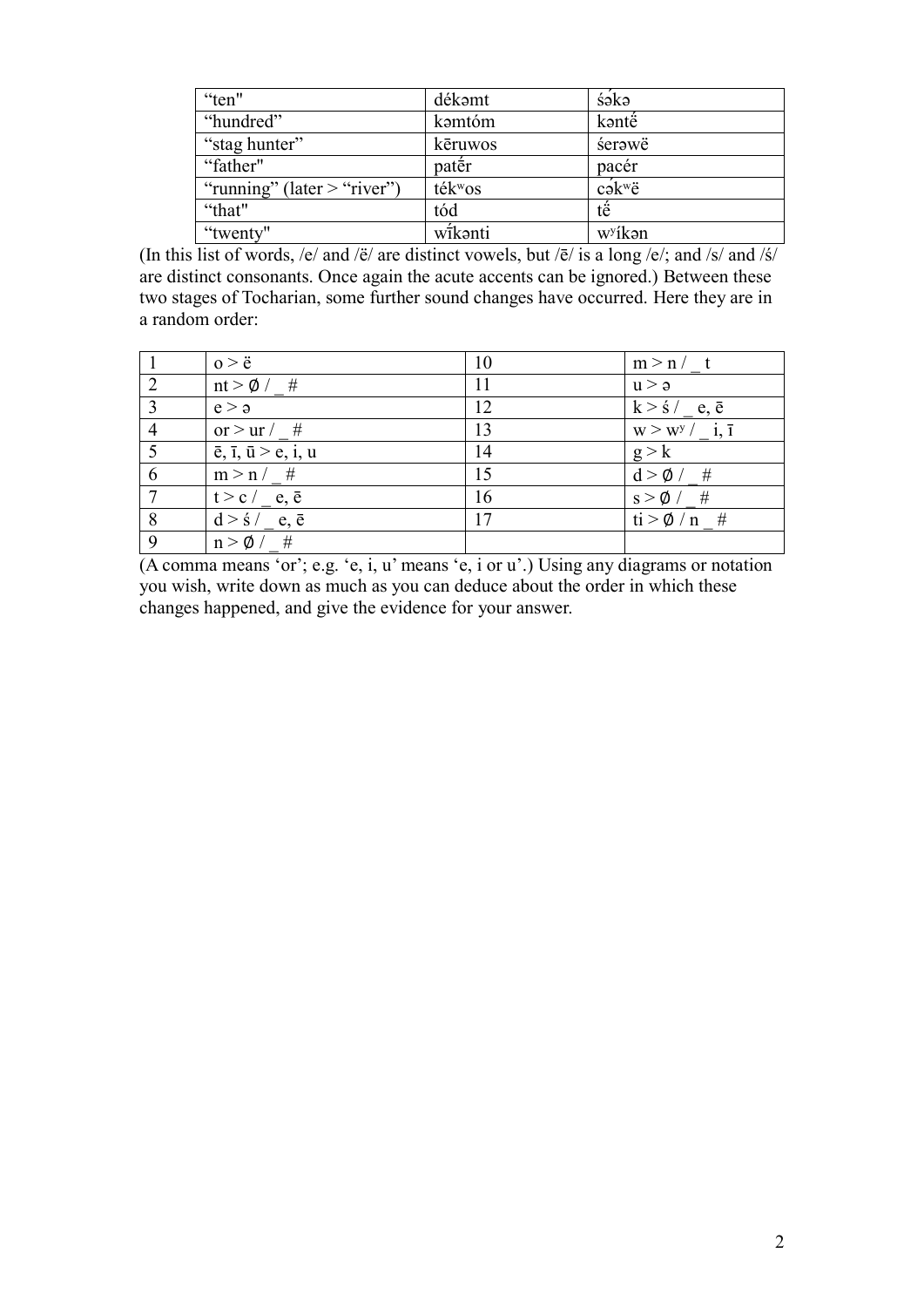## **1. Tocharian**

**Scoring** (max 39)

- **2.1.** 1 point for each correctly ordered stage (assume a stage is correct unless it is located later than a stage which it should precede) (max 7)
- **2.1.** 1 point for each correctly stated change linked to the correct stage. (max 6)
	- o Only accept maximally general rules  $-\mathbf{e} \cdot \mathbf{g}$ .  $\mathbf{\hat{i}} > \mathbf{g}'$  but not  $\mathbf{\hat{i}} > \mathbf{g}'$  o'
	- o Only accept maximally simple rules e.g. ' $b<sup>h</sup>$  > 0/m\_', but not 'm $b<sup>h</sup>$  > m'.
	- $\circ$  Accept plausible alternatives, e.g. 's > 0/o\_' or 'b<sup>h</sup> > 0/ not at beginning of word'.
- **2.2.** 
	- o 2 points for each correct ordering statement; 1 for undergeneralised statements. (max 16)
	- o 1 point for each correct justification. (max 8)
	- o 2 points for a diagram showing global ordering (max 2)

**Q.2.1**

| ----       |       |                                                    |
|------------|-------|----------------------------------------------------|
| order      | $A-G$ | Change(s) that turned this stage into the next one |
| (earliest) | D     | c > k                                              |
|            |       |                                                    |
|            | G     | $>$ $\alpha$ / m<br>h <sup>h</sup>                 |
|            | F     | h <sup>h</sup>                                     |
|            | B     | $g$ :                                              |
|            | Α     | #<br>$\leq$                                        |
| latest)    | E     |                                                    |

**Q.2.2** [Please ask for extra paper if you need it.]

The rules given in the question are repeated below.

|                | $o > \ddot{e}$                                      | 10 | m > n / t                      |
|----------------|-----------------------------------------------------|----|--------------------------------|
| $\overline{2}$ | $nt > \emptyset$ / #                                | 11 | u > a                          |
| $\overline{3}$ | e > a                                               | 12 | $k > \frac{2}{5}$ e, $\bar{e}$ |
| $\overline{4}$ | or $>$ ur $/$ #                                     | 13 | $W > W^y / i, \bar{i}$         |
| $\overline{5}$ | $\bar{e}$ , $\bar{1}$ , $\bar{u}$ > $e$ , $i$ , $u$ | 14 | g > k                          |
| 6              | m > n / #                                           | 15 | $d > \phi / \#$                |
| -7             | $t > c / e, \bar{e}$                                | 16 | $s > \phi / \#$                |
| 8              | $d > \dot{s}$ / e, $\bar{e}$                        | 17 | $ti > \phi / n$ #              |
| 9              | $n > \emptyset$ / #                                 |    |                                |

The first thing to realize here is that (as the question suggests) only a partial order can be deduced. For example, 15 can be put anywhere in the ordering, because it doesn't have an effect on any other rules. The rules that can be ordered are the ones that make reference to each other's inputs and outputs.

One useful notation for ordering changes is  $A + B$ , meaning 'change A applied before change B', but other notations are of course possible. It would be tempting, but confusing, to use '>' here as well as within the rule.

The orderings it is possible to work out (by a kind of modus tollens) are given below.

 $\bullet$  4 applied before both 1 and 11 (4 + 1, 11) [two orderings]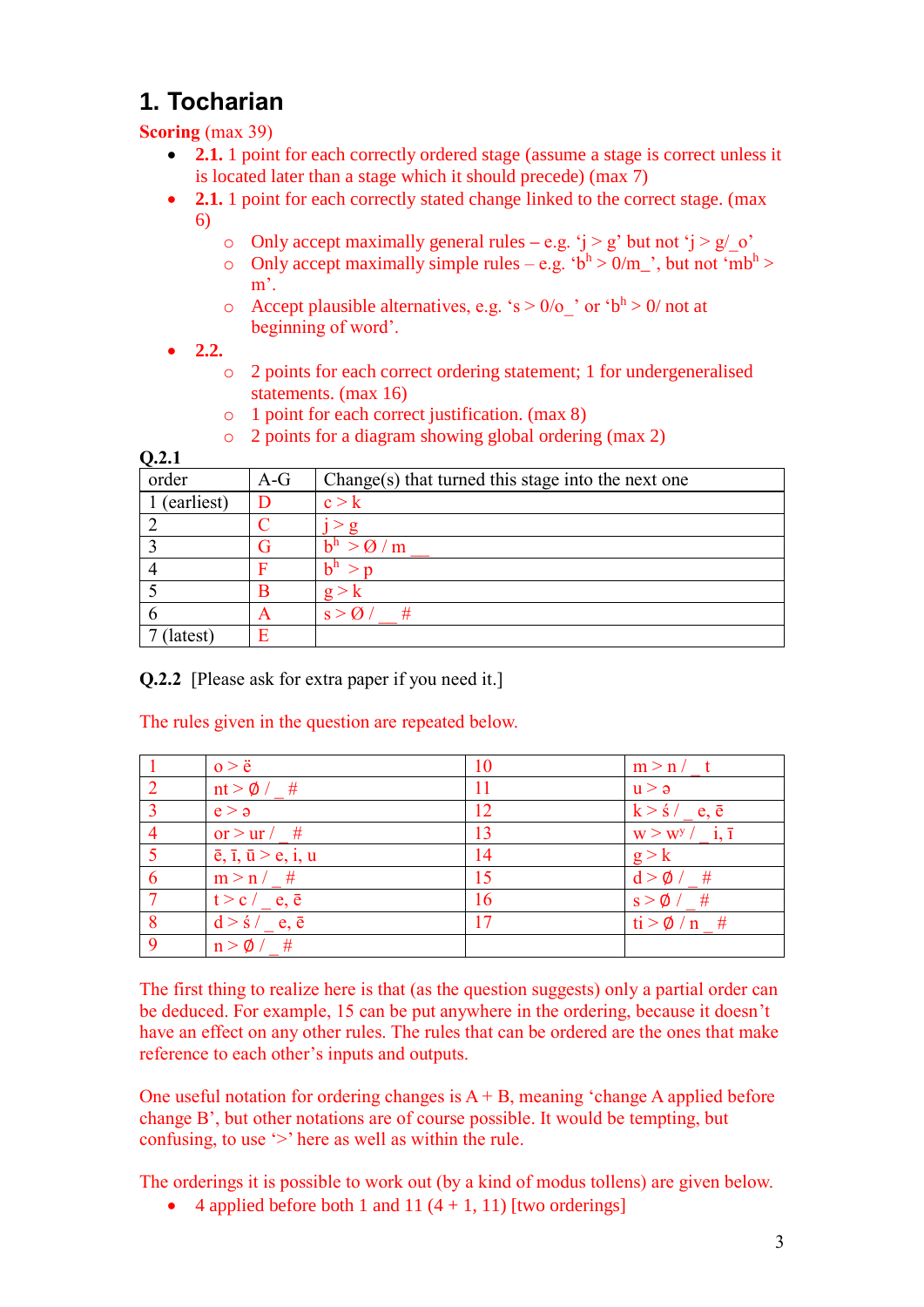In *akëntar*, we have: or  $>$  ur (by 4)  $>$   $\sigma$  (by 11). If the order were  $1 + 4$ (meaning '1 before 4'), we would have: or  $>$   $\ddot{e}$ r (by 1) and 4 would fail to apply. If the order were  $11 + 4$ , we would have: or  $>$  ur by 4, but then no subsequent change to ər because 11 is no longer available.

- 7 and 8 both applied before  $3(7, 8 + 3)$  [two orderings]
	- In *cak<sup>w</sup>ë*, we have: té > cé (by 7) > cá (by 3). If the order were  $3 + 7$ , we would have:  $t\acute{e}$  >  $t\acute{o}$  (by 3) and 7 would fail to apply. The same reasoning applies to 8 in the word *śə́kə* ('ten').
- 3 applied before  $5(3 + 5)$ In *pacér*, we have:  $\acute{\textbf{e}} > \acute{\textbf{e}}$  (by 5), but 3 is no longer available to change  $\acute{\textbf{e}}$ to  $\acute{\text{o}}$ . If the order were  $5 > 3$ , we would have:  $\acute{\text{e}} > \acute{\text{e}}$  (by  $5) > \acute{\text{o}}$  (by 3). Also kēruwos > ser...
- 6 applied before 9 In *kantë*, we have: m > n (by 6) >  $\varnothing$  (by 9). If the order were 9 > 6, we would have:  $-m$  > -n (by 6), but then no subsequent deletion because 9 is no longer available.
- 10 applied before 2

In  $\dot{s}$ */<sub>2</sub>*, we have:  $\dot{s}$ mt >  $\dot{s}$ nt (by 10) >  $\dot{s}$  (by 2). If the order were 2 > 10, we would have:  $\mathsf{a} = \mathsf{b}$  and  $\mathsf{b} = \mathsf{b}$  and  $\mathsf{b} = \mathsf{b}$  and  $\mathsf{b} = \mathsf{b}$  and  $\mathsf{b} = \mathsf{b}$  and  $\mathsf{b} = \mathsf{b}$  and  $\mathsf{b} = \mathsf{b}$  and  $\mathsf{b} = \mathsf{b}$  and  $\mathsf{b} = \mathsf{b}$  and  $\mathsf{b} = \mathsf{b}$  and  $\mathsf{b$ nt because 2 is no longer available. Or: dekəmt > dekənt > səkəmt

9 applied before 17

In *akën*, we have: nti  $>$  n (by 17), where 9 has already applied earlier. If the order were  $17 > 9$ , we would have: nti  $>$  n (by 17)  $>$  Ø (by 9).

• 12, 13, 14, 15, and 16 are unorderable with respect to any other rules.

A neat diagram of a solution might look like this, where a downward arrow means 'precedes'.



## **Comment**

Working out an order of the steps relative to one another should be straightforward by any method, e.g. by observing that the first word begins either  $b<sup>h</sup>$ - or p-, and that the simplest conclusion is that this represents a historical change from one to the other (so all the forms with  $b<sup>h</sup>$ - will be at 'one end' of the timeline).